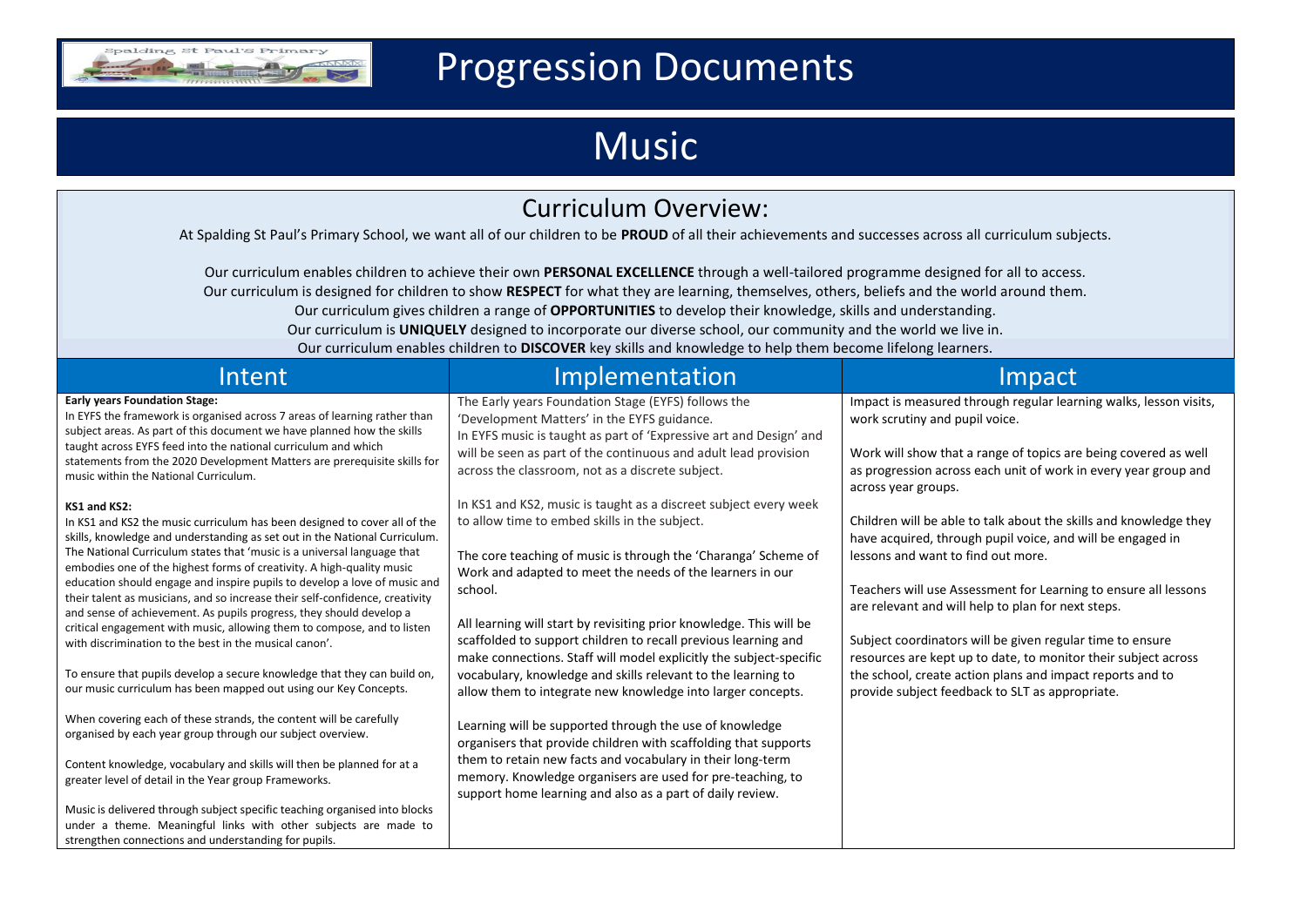|                                                                                                                                                              |                                                                                                 |                   | <b>Breadth of study</b>                                                                                        |  |  |  |
|--------------------------------------------------------------------------------------------------------------------------------------------------------------|-------------------------------------------------------------------------------------------------|-------------------|----------------------------------------------------------------------------------------------------------------|--|--|--|
| <b>Breadth of Study EYFS:</b>                                                                                                                                |                                                                                                 |                   |                                                                                                                |  |  |  |
| Three and Four<br>Year-Olds                                                                                                                                  | Communication and Language                                                                      |                   | Sing a large repertoire of songs.                                                                              |  |  |  |
|                                                                                                                                                              | <b>Physical Development</b>                                                                     |                   | • Use large-muscle movements to wave flags and streamers, paint and make marks.                                |  |  |  |
|                                                                                                                                                              | <b>Expressive Arts and Design</b>                                                               |                   | • Listen with increased attention to sounds.                                                                   |  |  |  |
|                                                                                                                                                              |                                                                                                 |                   | • Respond to what they have heard, expressing their thoughts and feelings.                                     |  |  |  |
|                                                                                                                                                              |                                                                                                 |                   | • Remember and sing entire songs.                                                                              |  |  |  |
|                                                                                                                                                              |                                                                                                 |                   | • Sing the pitch of a tone sung by another person ('pitch match').                                             |  |  |  |
|                                                                                                                                                              |                                                                                                 |                   | • Sing the melodic shape (moving melody, such as up and down, down and up) of familiar songs.                  |  |  |  |
|                                                                                                                                                              |                                                                                                 |                   | • Create their own songs, or improvise a song around one they know.                                            |  |  |  |
|                                                                                                                                                              |                                                                                                 |                   | • Play instruments with increasing control to express their feelings and ideas.                                |  |  |  |
| Reception<br>Communication and Language                                                                                                                      |                                                                                                 |                   | • Listen carefully to rhymes and songs, paying attention to how they sound.                                    |  |  |  |
|                                                                                                                                                              |                                                                                                 |                   | • Learn rhymes, poems and songs.                                                                               |  |  |  |
|                                                                                                                                                              | Physical Development                                                                            |                   | Combine different movements with ease and fluency.                                                             |  |  |  |
|                                                                                                                                                              | <b>Expressive Arts and Design</b>                                                               |                   | • Explore, use and refine a variety of artistic effects to express                                             |  |  |  |
|                                                                                                                                                              |                                                                                                 |                   | their ideas and feelings.                                                                                      |  |  |  |
|                                                                                                                                                              |                                                                                                 |                   | • Return to and build on their previous learning, refining ideas                                               |  |  |  |
|                                                                                                                                                              |                                                                                                 |                   | and developing their ability to represent them.                                                                |  |  |  |
|                                                                                                                                                              |                                                                                                 |                   | • Create collaboratively, sharing ideas, resources and skills.                                                 |  |  |  |
|                                                                                                                                                              |                                                                                                 |                   | • Listen attentively, move to and talk about music, expressing their feelings and responses.                   |  |  |  |
|                                                                                                                                                              |                                                                                                 |                   | • Sing in a group or on their own, increasingly matching the pitch and following themelody                     |  |  |  |
|                                                                                                                                                              |                                                                                                 |                   | • Explore and engage in music making and dance, performing solo or ingroups.                                   |  |  |  |
| <b>ELG</b>                                                                                                                                                   | Expressive                                                                                      | Being Imaginative | • Sing a range of well-known nursery rhymes and songs.                                                         |  |  |  |
|                                                                                                                                                              | Arts and Design                                                                                 | and Expressive    | • Perform songs, rhymes, poems and stories with others, and (when appropriate) try to move in time with music. |  |  |  |
| Breadth of study Key Stage 1:                                                                                                                                |                                                                                                 |                   |                                                                                                                |  |  |  |
| Pupils should be taught to:                                                                                                                                  |                                                                                                 |                   |                                                                                                                |  |  |  |
|                                                                                                                                                              |                                                                                                 |                   | Use their voices expressively and creatively by singing songs and speaking chants and rhymes                   |  |  |  |
| $\bullet$                                                                                                                                                    | Play tuned and untuned instruments musically                                                    |                   |                                                                                                                |  |  |  |
| $\bullet$                                                                                                                                                    | Listen with concentration and understanding to a range of high-quality live and recorded music  |                   |                                                                                                                |  |  |  |
| Make and combine sounds using the inter-related dimensions of music.                                                                                         |                                                                                                 |                   |                                                                                                                |  |  |  |
| Breadth of study Key Stage 2:                                                                                                                                |                                                                                                 |                   |                                                                                                                |  |  |  |
| Pupils should be taught to:                                                                                                                                  |                                                                                                 |                   |                                                                                                                |  |  |  |
| Play and perform in solo and ensemble contexts, using their voices and playing musical instruments with increasing accuracy, fluency, control and expression |                                                                                                 |                   |                                                                                                                |  |  |  |
|                                                                                                                                                              | Improvise and compose music for a range of purposes using the inter-related dimensions of music |                   |                                                                                                                |  |  |  |
|                                                                                                                                                              | Listen with attention to detail and recall sounds with increasing aural memory                  |                   |                                                                                                                |  |  |  |
|                                                                                                                                                              |                                                                                                 |                   | Use and understand the basics of the stave and other musical notations                                         |  |  |  |
| Appreciate and understand a wide range of high-quality live and recorded music drawn from different traditions and from great composers and musicians        |                                                                                                 |                   |                                                                                                                |  |  |  |
| $\bullet$                                                                                                                                                    | Develop an understanding of the history of music.                                               |                   |                                                                                                                |  |  |  |

| <b>Key Concepts</b>                    |                                            |                                          |                                          |  |  |  |
|----------------------------------------|--------------------------------------------|------------------------------------------|------------------------------------------|--|--|--|
| Listen and appraise                    | Transcribe                                 | <b>Compose</b>                           | Perform                                  |  |  |  |
| This concept involves appreciating the | This concept involves understanding that   | This concept involves appreciating that  | This concept involves understanding that |  |  |  |
| features and effectiveness of musical  | compositions need to be understood by      | music is created through a process which | music is created to be performed.        |  |  |  |
| elements.                              | others and that there are techniques and a | has a number of techniques.              |                                          |  |  |  |
|                                        | language for communicating them.           |                                          |                                          |  |  |  |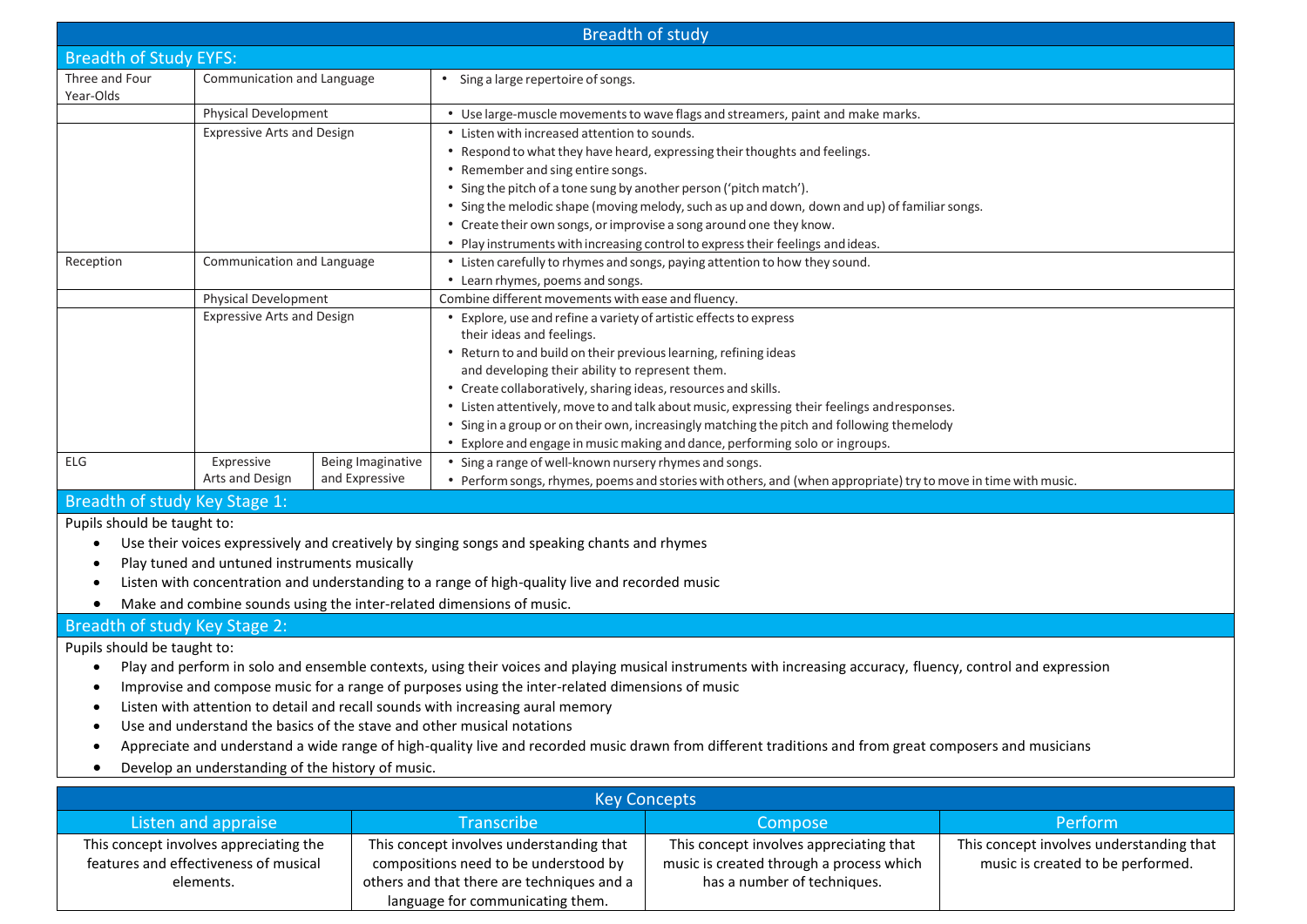|                     | Year 1                                                                                                                                                                                                                                                  | Year <sub>2</sub>                                                                                                                                                                                                                                                                                                                                                        | Year <sub>3</sub>                                                                                                                                                                                                                                                                             | Year 4                                                                                                                                                                                                                                                                                                                                                                                                                                                                                              | Year <sub>5</sub>                                                                                                                                                                                                                                                                                                                                                                                                                                                                                                                                   | Year <sub>6</sub>                                                                                                                                                                                                                                                                                                                                                                                                                                                                                                                                                                                                        |
|---------------------|---------------------------------------------------------------------------------------------------------------------------------------------------------------------------------------------------------------------------------------------------------|--------------------------------------------------------------------------------------------------------------------------------------------------------------------------------------------------------------------------------------------------------------------------------------------------------------------------------------------------------------------------|-----------------------------------------------------------------------------------------------------------------------------------------------------------------------------------------------------------------------------------------------------------------------------------------------|-----------------------------------------------------------------------------------------------------------------------------------------------------------------------------------------------------------------------------------------------------------------------------------------------------------------------------------------------------------------------------------------------------------------------------------------------------------------------------------------------------|-----------------------------------------------------------------------------------------------------------------------------------------------------------------------------------------------------------------------------------------------------------------------------------------------------------------------------------------------------------------------------------------------------------------------------------------------------------------------------------------------------------------------------------------------------|--------------------------------------------------------------------------------------------------------------------------------------------------------------------------------------------------------------------------------------------------------------------------------------------------------------------------------------------------------------------------------------------------------------------------------------------------------------------------------------------------------------------------------------------------------------------------------------------------------------------------|
| Listen and Appraise | Recognise clear changes in sounds (pitch,<br>tempo, volume) and musical patterns<br>Respond to different moods in music                                                                                                                                 | Identify the beat of a tune.<br>Recognise changes in timbre, dynamics<br>and pitch.<br>Understand how different musical elements<br>combined can create a mood.<br>Identify different instruments used in a<br>piece of music                                                                                                                                            | Use the terms: duration, timbre, pitch,<br>beat, tempo, texture and use of silence to<br>describe music.<br>Evaluate music using basic musical<br>vocabulary to identify areas of likes and<br>dislikes.<br>Describe and compare moods in pieces of<br>music.<br>Use critique to improve work | Use the terms: duration, timbre, pitch,<br>beat, tempo, texture and use of silence to<br>describe music.<br>Evaluate music using musical vocabulary<br>to identify areas of likes and dislikes.<br>Understand layers of sounds and discuss<br>their effect on mood and feelings.<br>Describe and compare moods in different<br>pieces of music.<br>Begin to appreciate and understand<br>different works and composers.<br>Listen to live music and evaluate impact<br>Use critique to improve work | Choose from a wide range of musical<br>vocabulary to accurately describe and<br>appraise music including:<br>• pitch<br>· dynamics<br>• tempo<br>• timbre<br>• texture<br>· lyrics and melody<br>• sense of occasion<br>• expressive<br>$\cdot$ solo<br>• rounds<br>• harmonies<br>• accompaniments<br>· drones<br>• cyclic patterns<br>• combination of musical elements<br>· cultural context.<br>Describe how lyrics often reflect the<br>cultural context of music.<br>Appreciate and understand different works<br>and composers through time. | Choose from a wide range of musical<br>vocabulary to accurately describe and<br>appraise music including:<br>• pitch<br>• dynamics<br>$•$ tempo<br>• timbre<br>• texture<br>• lyrics and melody<br>• sense of occasion<br>• expressive<br>$\cdot$ solo<br>• rounds<br>• harmonies<br>• accompaniments<br>• drones<br>• cyclic patterns<br>• combination of musical elements<br>· cultural context.<br>Describe how lyrics often reflect the<br>cultural context of music and have social<br>meaning.<br>Identify features that typify the work of<br>great composers through time<br>Analyse and compare musical feature |
| Transcribe          | Begin to use symbols to represent sounds                                                                                                                                                                                                                | Use symbols to represent a composition and<br>use them to help with a performance.<br>Adapt symbols representing music to show<br>changes in dynamics                                                                                                                                                                                                                    | Devise non-standard symbols to indicate<br>when to play and rest.                                                                                                                                                                                                                             | Recognise the notes EGBDF and FACE on<br>the musical stave.<br>Recognise the symbols for a minim, crotchet<br>and semibreve and say how many beats<br>they represent.                                                                                                                                                                                                                                                                                                                               | Use the standard musical notation of<br>crotchet, minim and semibreve to indicate<br>how many beats to play.<br>Read notes on the musical stave.<br>Understand the purpose of the treble and<br>bass clefs.<br>Use and understand simple time signatures.                                                                                                                                                                                                                                                                                           | Use the standard musical notation of<br>crotchet, minim and semibreve to indicate<br>how many beats to play.<br>Read and create notes on the musical stave<br>Understand the purpose of the treble and<br>bass clefs and use them in transcribing<br>compositions.<br>Understand and use the # (sharp) and b<br>(flat) symbols.<br>Use and understand time signatures.                                                                                                                                                                                                                                                   |
| Compose             | Explore different instruments and ways of<br>making sounds with them<br>Clap rhythms.<br>Sequence sounds to create an overall effect.<br>Create short, musical patterns.<br>Create short, rhythmic phrases.<br>Begin to use technology to record sounds | Create a sequence of long and short sounds.<br>Create a mixture of different sounds (long<br>and short, loud and quiet, high and low).<br>Choose sounds to create an effect.<br>Sequence sounds to create an overall effect.<br>Create short, musical patterns.<br>Create short, rhythmic phrases.<br>Choose and control sounds to create<br>different moods and effects | Compose and perform songs.<br>Use sound to create effects.<br>Create patterns with a range of instruments.<br>Create accompaniments for tunes.<br>Choose, order, combine and control sounds<br>to create an effect.<br>Use digital technologies to compose pieces<br>of music                 | Compose and perform melodic songs.<br>Use sound to create abstract effects.<br>Create repeated patterns with a range<br>of instruments.<br>Create accompaniments for tunes.<br>Use drones as accompaniments.<br>Choose, order, combine and control sounds<br>to create an effect.<br>Use digital technologies to compose pieces<br>of music                                                                                                                                                         | Create songs with verses and a chorus.<br>Create rhythmic patterns with an awareness<br>of timbre.<br>Combine a variety of musical devices,<br>including melody, rhythm and chords.<br>Select elements for a piece in order to gain a<br>defined effect.<br>Use drones and melodic ostinati (based on<br>the pentatonic scale).<br>Understand the relationship between the<br>lyrics and the melody.<br>Use digital technologies to compose and edit<br>pieces of music.                                                                            | Create songs with verses and a chorus.<br>Create rhythmic patterns with an awareness<br>of timbre and duration.<br>Combine a variety of musical devices,<br>including melody, rhythm and chords.<br>Thoughtfully select elements for a piece in<br>order to gain a defined effect.<br>Use drones and melodic ostinati (based on<br>the pentatonic scale).<br>Convey the relationship between the lyrics<br>and the melody.<br>Use digital technologies to compose, edit<br>and refine pieces of music.                                                                                                                   |
| Perform             | Sing songs, chants and rhymes with some<br>expression<br>Experiment to create accompaniments using<br>instruments<br>Follow instructions on how and when to sing<br>or play an instrument.<br>Perform to an audience                                    | Take part in singing, accurately following<br>the melody.<br>Add accompaniments to create and combine<br>sounds using tuned and untuned<br>instruments<br>Make and control long and short sounds,<br>using voice and instruments.<br>Imitate changes in pitch.                                                                                                           | Sing from memory.<br>Sing in tune.<br>Maintain a simple part within a group.<br>Sing in a round<br>Pronounce words within a song clearly.<br>Show growing control of voice.<br>Play notes on an instrument.<br>Perform with awareness of others                                               | Sing from memory with accurate pitch.<br>Sing in tune.<br>Maintain a part within a group.<br>Sing in a round and in canon<br>Pronounce words within a song clearly.<br>Show control of voice.<br>Play notes on an instrument with care so<br>that they are clear.<br>Perform with control and awareness of<br>others                                                                                                                                                                                | Sing or play from memory with confidence.<br>Perform solos or as part of an ensemble.<br>Sing or play expressively and in tune.<br>Hold a part within a round.<br>Sing a harmony part confidently.<br>Sustain a drone to accompany singing.<br>Perform with controlled breathing (voice)<br>and skillful playing (instrument).                                                                                                                                                                                                                      | Sing or play from memory.<br>Perform solos or as part of an ensemble<br>using voices and instruments with increasing<br>fluency, accuracy, control and expression.<br>Sing or play expressively and in tune.<br>Hold a part within a round.<br>Sing a harmony part confidently and<br>accurately.<br>Sustain a drone or a melodic ostinato<br>to accompany singing.<br>Perform with controlled breathing (voice)<br>and skillful playing (instrument).                                                                                                                                                                   |